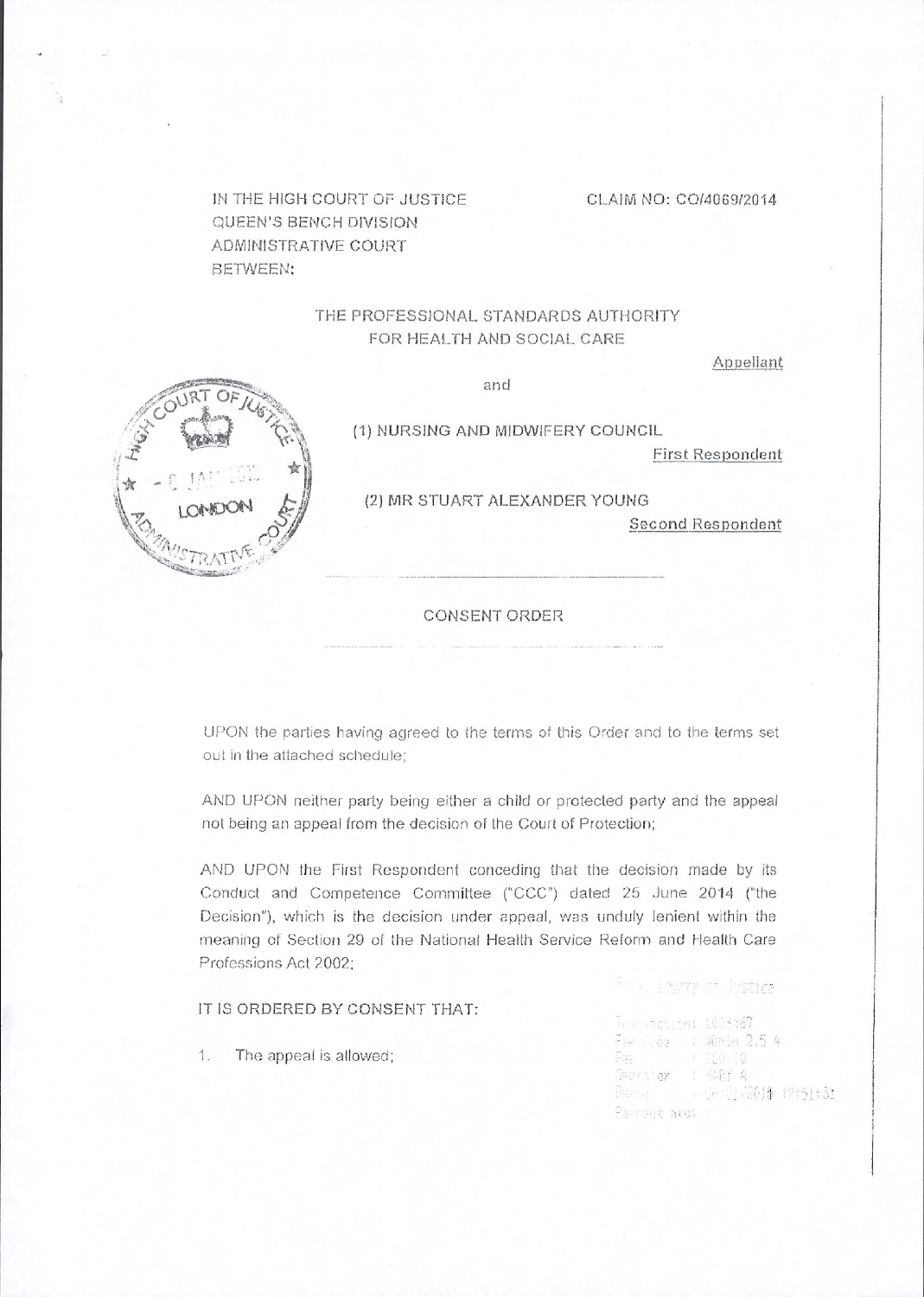- $2.$ The Decision is quashed;
- The First Respondent's case against the Second Respondent is to be 3. remitted to a differently constituted Panel of the First Respondent's CCC for hearing on the charges attached to this Order at Annex 2, and for consideration of the issues of misconduct, impairment of fitness to practise and sanction at a substantive hearing;
- The First Respondent is to pay the Appellant's reasonable costs of the 4. appeal, to be assessed if not agreed.
- 5. The hearing of this appeal listed for 12 February 2015 is vacated.

# WE CONSENT TO AN ORDER IN THE ABOVE TERMS.

| Dated this<br>day of         | 2014                                                            |                             |  |
|------------------------------|-----------------------------------------------------------------|-----------------------------|--|
|                              |                                                                 | Wedged -                    |  |
| AVAIL SOLBIE PARTNER         |                                                                 | Parting CROCKFORD SOLICITOR |  |
| <b>CAPSTICKS SOLICITORS</b>  | NURSING AND                                                     | ROYAL COLLEGE OF 22.12.14   |  |
| LLP                          | MIDWIFERY COUNCIL                                               | <b>NURSING</b>              |  |
| 1 St George's Road           | 1 <sup>ST</sup> Floor, 1 Kemble                                 | <b>RCN</b>                  |  |
| Wimbledon                    | Street                                                          | West Midlands Region        |  |
| London                       | London                                                          | 58-62 Hagley Rod            |  |
| <b>SW19 4DR</b>              | WC2B 4AN                                                        | Edgbaston                   |  |
|                              |                                                                 | Birmingham                  |  |
|                              |                                                                 | <b>B16 8PE</b>              |  |
| Solicitors for the Appellant | For the First                                                   | For the Second              |  |
|                              | Respondent                                                      | Respondent                  |  |
|                              | <b>ADMINISTRATIVE COURT OFFICE</b><br>BY CONSENT ORDER AS ASKED |                             |  |
|                              | $\overline{2}$<br>$P$ h <sub>171</sub> $\rho$ R SHEARER         |                             |  |
|                              |                                                                 |                             |  |